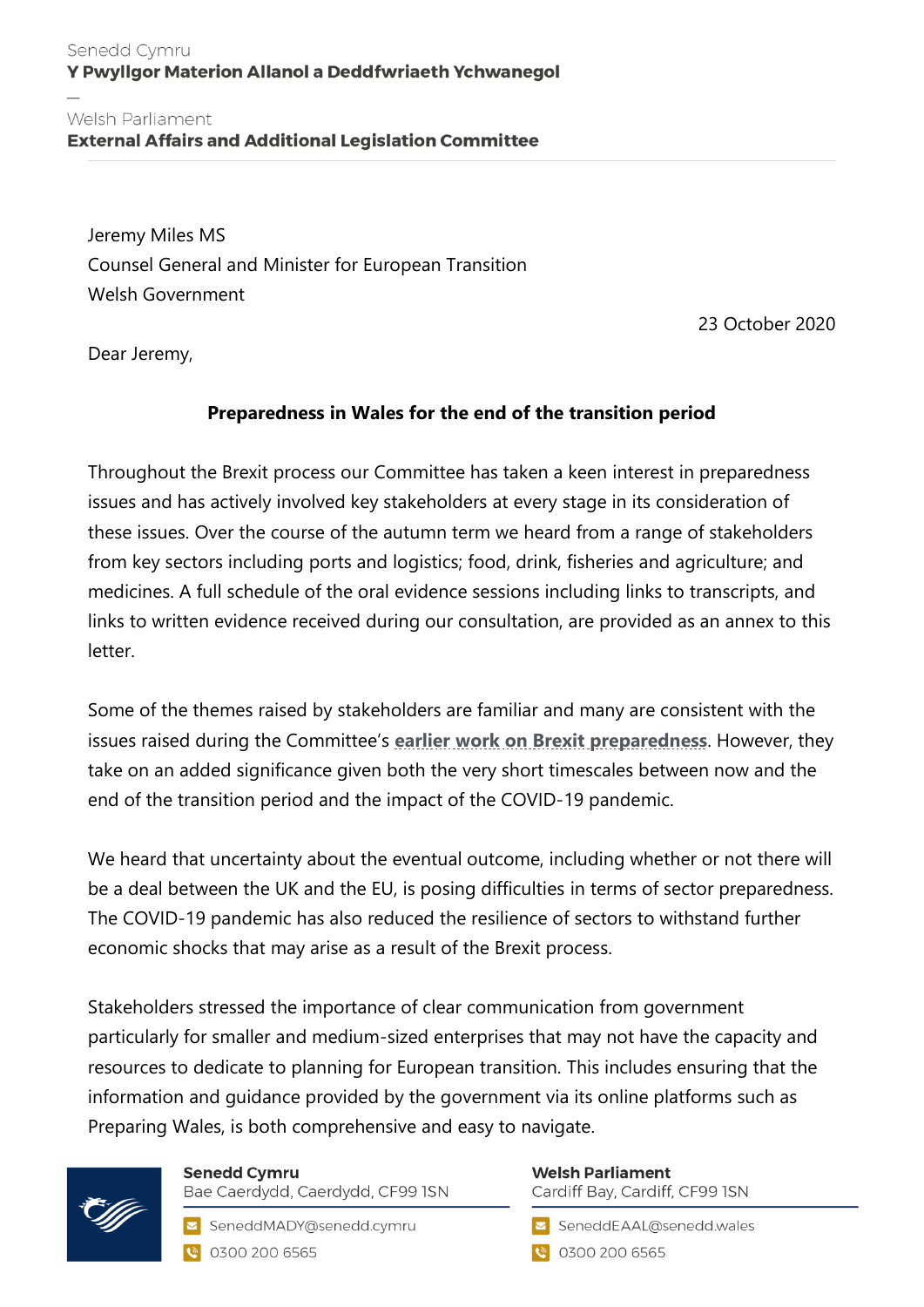#### SENEDD RESTRICTED | DRAFT

We note that on 18 October, the Prime Minister Boris Johnson MP urged business leaders to **[step up preparations for a 'no deal' exit](https://www.gov.uk/government/news/time-is-running-out-for-businesses-to-prepare)** at the end of the transition period. As a Committee, we have consistently expressed concerns about the potentially very damaging consequences of leaving the European Union without a negotiated deal and the disproportionate impacts such an outcome could have on key sectors of the Welsh economy.

We also recognise, however, that reaching a negotiated deal with the European Union is not within the Welsh Government's gift and have welcomed the proportionate actions taken by the Welsh Government, and others, to prepare for all Brexit scenarios.

We write at this time to draw your attention to our most recent sessions in the hope and expectation that their concerns, and the issues that stakeholders have raised with us, can be reflected in your preparedness work, and in the End of Transition Plan that we are expecting later this autumn.

We also wish to express our clear expectation that both Welsh and UK governments will redouble their efforts to engage with each other at both ministerial and official-to-official level in the coming weeks to make the necessary preparations for the end of the transition period.

Yours sincerely,

David F. Rees.

David Rees MS Chair of the External Affairs and Additional Legislation Committee

Croesewir gohebiaeth yn Gymraeg neu Saesneg. We welcome correspondence in Welsh or English.

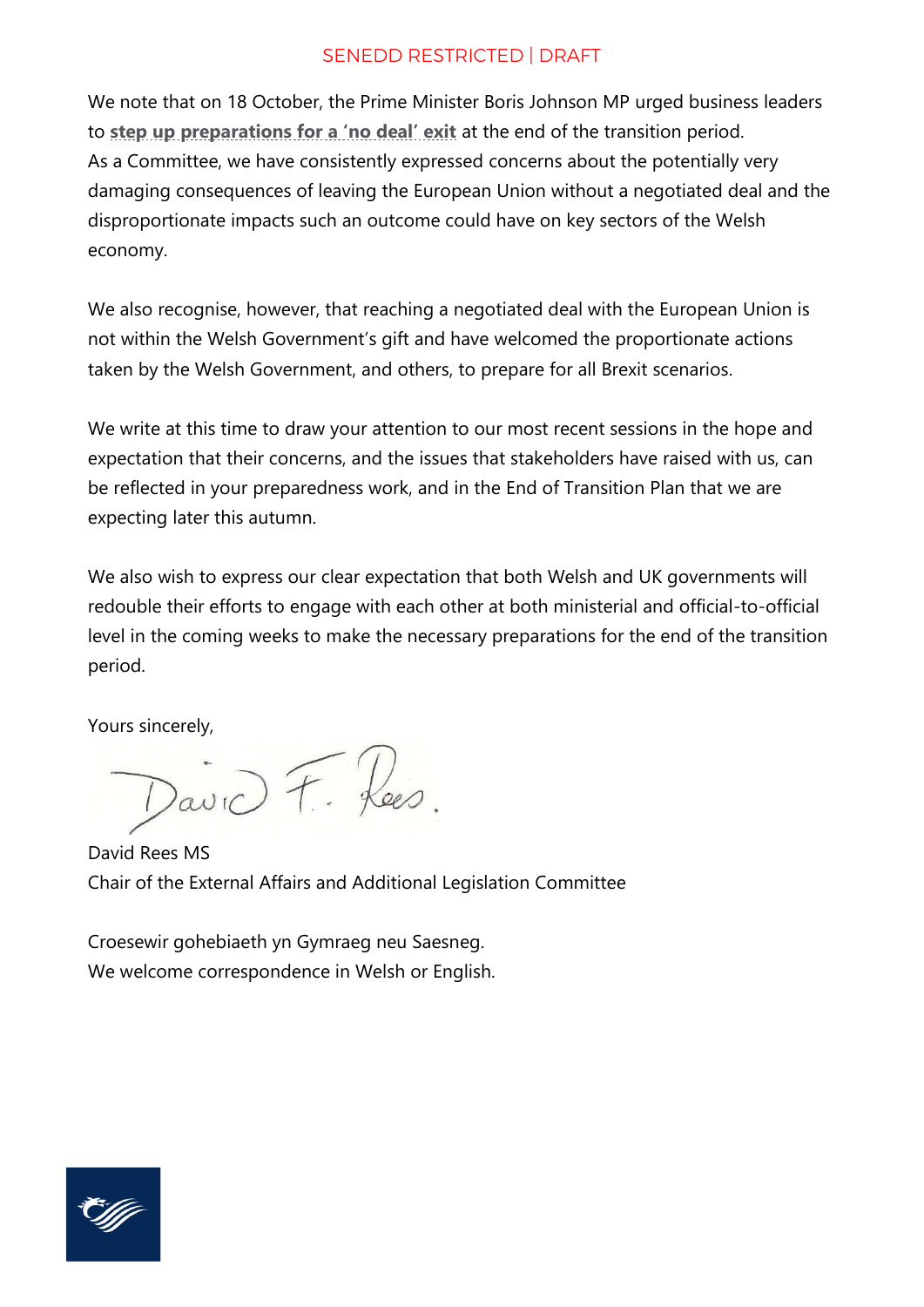# SENEDD RESTRICTED | DRAFT

| <b>Date</b>       | <b>Sectors</b>      | <b>Witnesses</b>                                                                                              | Link                       |
|-------------------|---------------------|---------------------------------------------------------------------------------------------------------------|----------------------------|
| 1 October         | Ports and logistics | Richard Ballantyne,<br><b>British Ports</b><br>Association<br>Duncan Buchanan,                                | <b>View the transcript</b> |
|                   |                     | Road Haulage<br>Association<br>Mags Simpson,                                                                  |                            |
| 8 October         | Food and drink      | Logistics UK<br>Julie Byers - Food<br>and Drink<br>Federation<br>Andy Richardson -<br>Food and Drink<br>Wales | <b>View the transcript</b> |
|                   | <b>Fisheries</b>    | Jim Evans - Welsh<br>Fishermen's<br>Association                                                               | <b>View the transcript</b> |
|                   | Agriculture         | Nick Fenwick -<br>Farmers' Union of<br>Wales<br>Huw Thomas -<br>National Farmers'<br>Union                    | <b>View the transcript</b> |
| <b>15 October</b> | Medicines           | Dr Richard Greville -<br>Association of<br><b>British</b><br>Pharmaceutical<br>Industry                       | <b>View the transcript</b> |

## **Annex - schedule of oral evidence and written evidence**